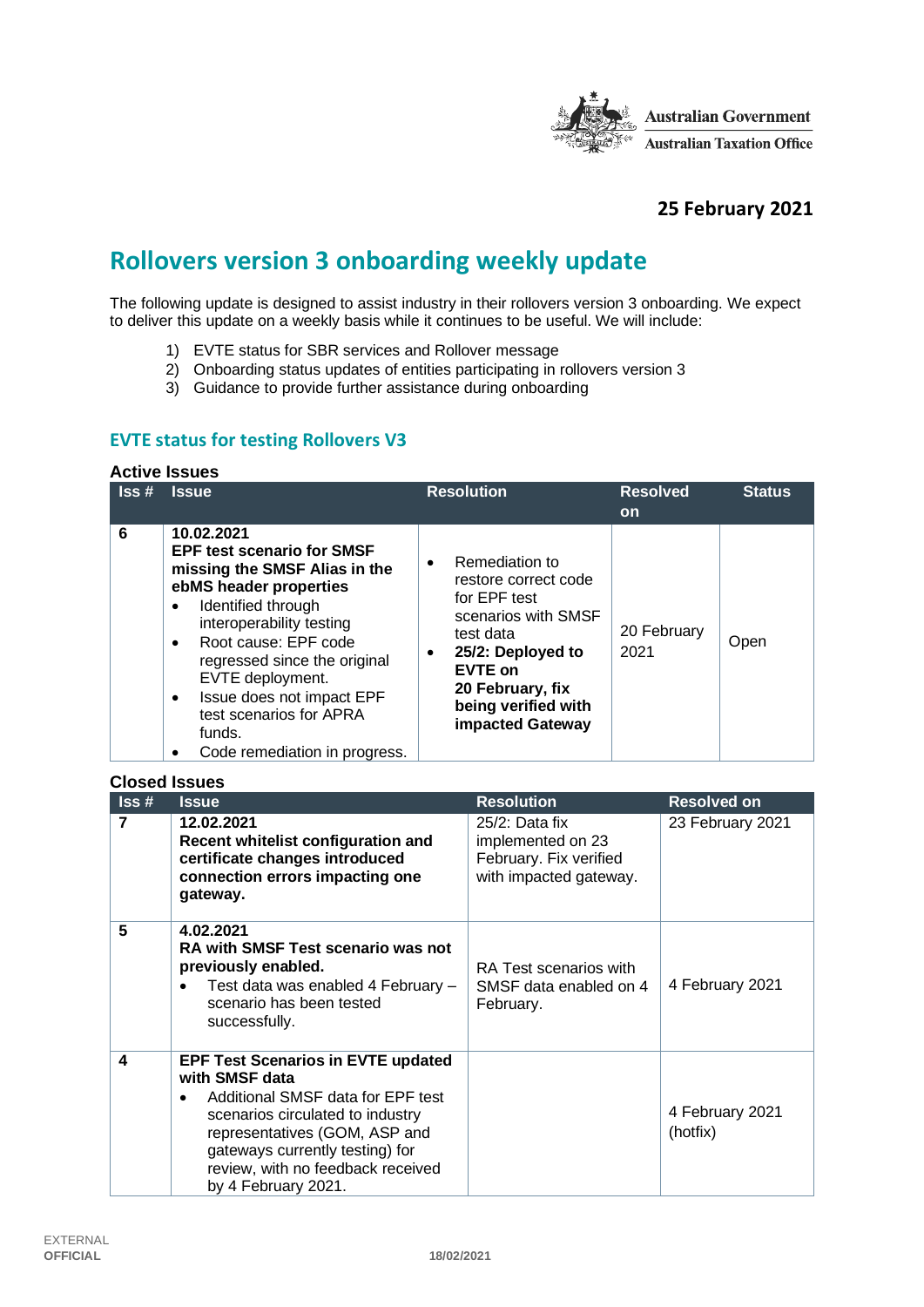|              | EVTE updated to align with EPF<br>SMSF data shared for consultation<br>on 4 February.                                                                                                                                                                                                                     |                                                                        |                             |
|--------------|-----------------------------------------------------------------------------------------------------------------------------------------------------------------------------------------------------------------------------------------------------------------------------------------------------------|------------------------------------------------------------------------|-----------------------------|
| 3            | 29.01.2021<br>[Defect] EVTE Test Harness<br>unavailable on 20 Jan 2021<br>preventing testing of RA<br>Caused by internal environment<br>issue impacting outbound<br>messages.<br>Resolved by the end of the day on<br>$\bullet$<br>29 Jan 2021.                                                           | Resolved by the end of<br>the day.                                     | 29 January 2021             |
| $\mathbf{2}$ | 15.01.2021<br>[Defect] EPF ContextID greater than<br>40 characters issue<br>Identified through interoperability<br>testing.<br>Scenario has been tested<br>$\bullet$<br>successfully with an EPF for an<br>APRA fund.                                                                                     | <b>EPF ContextID reduced</b><br>to a value less than 40<br>characters. | 2 February 2021<br>(hotfix) |
| 1            | 15.12.2021<br>[Defect] RA and RAS sample<br>payloads contained 8 digit TFNs<br>instead of 9 digit TFNs<br>Identified through early review of RA<br>$\bullet$<br>test files provided.<br>Shared with ATO on 15 Dec 2021<br>$\bullet$<br>RA and RAS data change release<br>$\bullet$<br>on 4th Jan to EVTE. | RA and RAS test<br>scenarios updated with<br>9- digit TFNs.            | 4 January 2021<br>(hotfix)  |

# **EVTE status by test scenario grouping**

|                | Test scenario group                                | <b>Status</b>                                    |
|----------------|----------------------------------------------------|--------------------------------------------------|
| 1              | ATO initiated USM Rollover Request                 | <b>Available to test</b>                         |
| $\overline{2}$ | Gateway respond to Test 1 with USMOR               | <b>Available to test</b>                         |
| 3              | Gateway initiate USM Rollover Request              | <b>Available to test</b>                         |
| $\overline{4}$ | ATO respond to Test 3 with USMOR (automatic)       | <b>Available to test</b>                         |
| 5              | ATO initiate EPF for APRA (no gateway response)    | <b>Available to test</b>                         |
| 6              | ATO initiate EPF for SMSF (no gateway response)    | <b>Fix to be confirmed</b><br>(see open issue 6) |
| $\overline{7}$ | ATO initiate S20c Request                          | <b>Available to test</b>                         |
| 8              | Gateway respond to Test 6 with S20c Error Response | <b>Available to test</b>                         |
| 9              | ATO initiate RA Request                            | <b>Available to test</b>                         |
| 10             | Gateway respond to Test 8 with RAER                | <b>Available to test</b>                         |
| 11             | Gateway initiate RAS Request                       | <b>Available to test</b>                         |
| 12             | ATO respond to Test 10 with RASOR (automatic)      | <b>Available to test</b>                         |